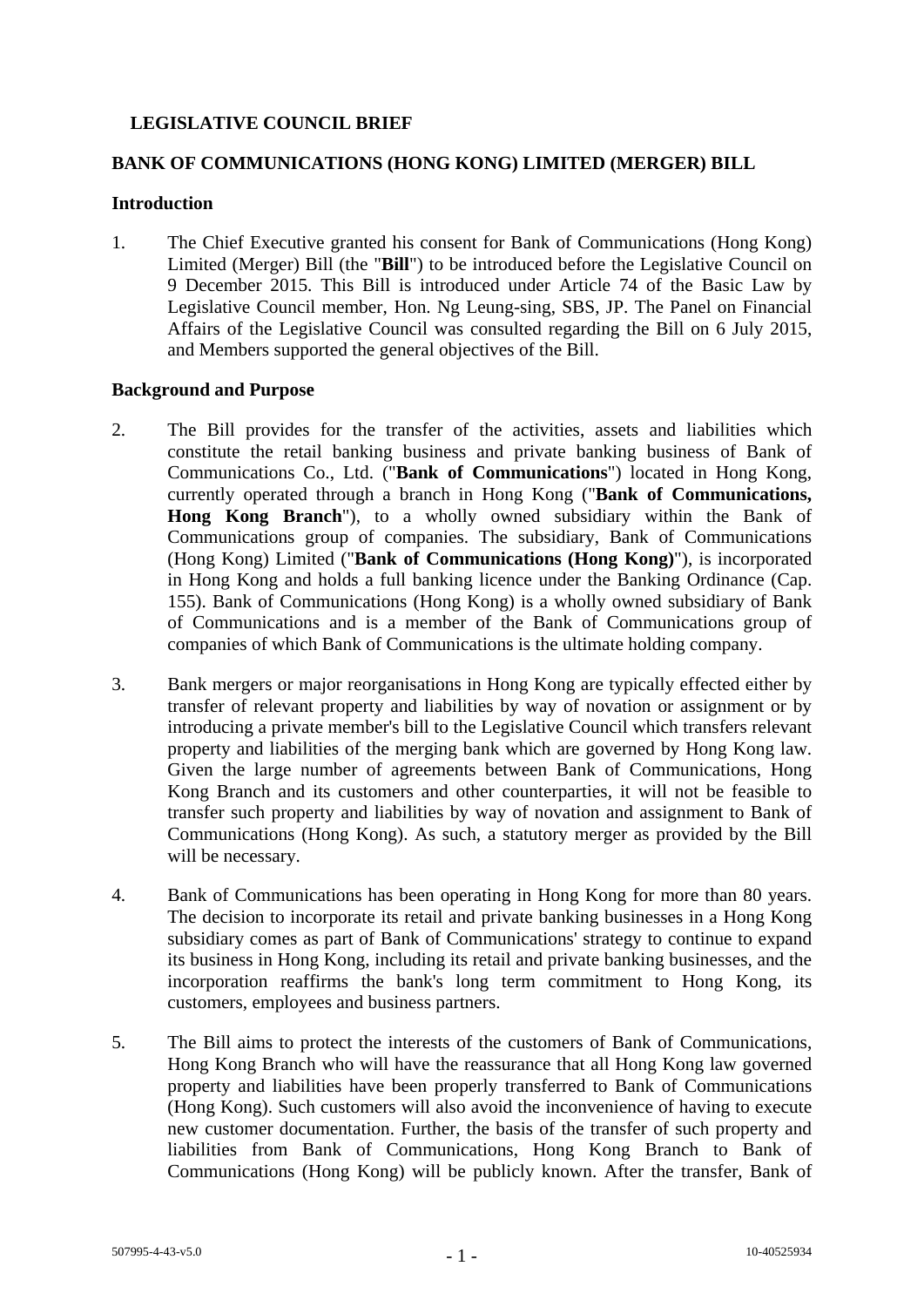Communications, Hong Kong Branch will consist mainly of corporate banking business and other businesses (excluding the retail and private banking businesses that are being carried out by Bank of Communications, Hong Kong Branch on the day of the transfer) which will continue to be carried on in the same manner as before.

6. Since the 1980s the Legislative Council has passed a number of ordinances implementing reorganisations and mergers of banks and other authorised institutions. The Bill is formulated with reference to the form of those bank merger ordinances which were considered to be analogous to the proposed Bank of Communications reorganisation.

## **The Bill**

- 7. The purpose of the Bill is to transfer the Hong Kong retail and private banking businesses of Bank of Communications currently operated through Bank of Communications, Hong Kong Branch to Bank of Communications (Hong Kong). Bank of Communications is a nationwide state-owned joint stock commercial bank established in China and is authorised under the Banking Ordinance to carry out business of banking in Hong Kong. The A shares of Bank of Communications are listed on the Shanghai Stock Exchange and the H shares of Bank of Communications are listed on The Stock Exchange of Hong Kong Limited. Bank of Communications (Hong Kong) is a wholly-owned subsidiary of Bank of Communications incorporated in Hong Kong.
- 8. The Bill provides for the vesting of the retail banking business and private banking business of Bank of Communications, Hong Kong Branch which is governed by or subject to Hong Kong law in Bank of Communications (Hong Kong) on the appointed day with the exception of a limited range of excluded property and liabilities as explained in paragraph 9(a) below. The appointed day will be decided in consultation with the Hong Kong Monetary Authority.
- 9. The key provisions of the proposed Bill are similar to those of previously enacted merger bills and are summarised in the following paragraphs:
	- (a) **Clause 2** sets out the definitions of certain terms used in the Bill. In particular, there is a definition of "excluded property and liabilities". A limited range of property and liabilities is specifically excluded. The Bill does not provide a right for Bank of Communications (Hong Kong) to amend these classes of property and liabilities. Paragraphs (a) to (b) correspond to exclusions in previous bank merger bills. Paragraph (c) excludes the activities of Bank of Communications, Hong Kong Branch which relate in whole or in part to the corporate banking business or any other businesses (including treasury) of Bank of Communications, Hong Kong Branch other than those which relate in whole to the retail banking business, or in whole to the private banking business, or in whole to the retail banking business and private banking business. Paragraph (d) excludes all interests in land of Bank of Communications, Hong Kong Branch and Bank of Communications, except for interests of Bank of Communications, Hong Kong Branch in leases of land (but not Government leases) in Hong Kong in respect of premises for which Bank of Communications, Hong Kong Branch operates for the conduct of businesses which relate in whole to the retail banking business, or in whole to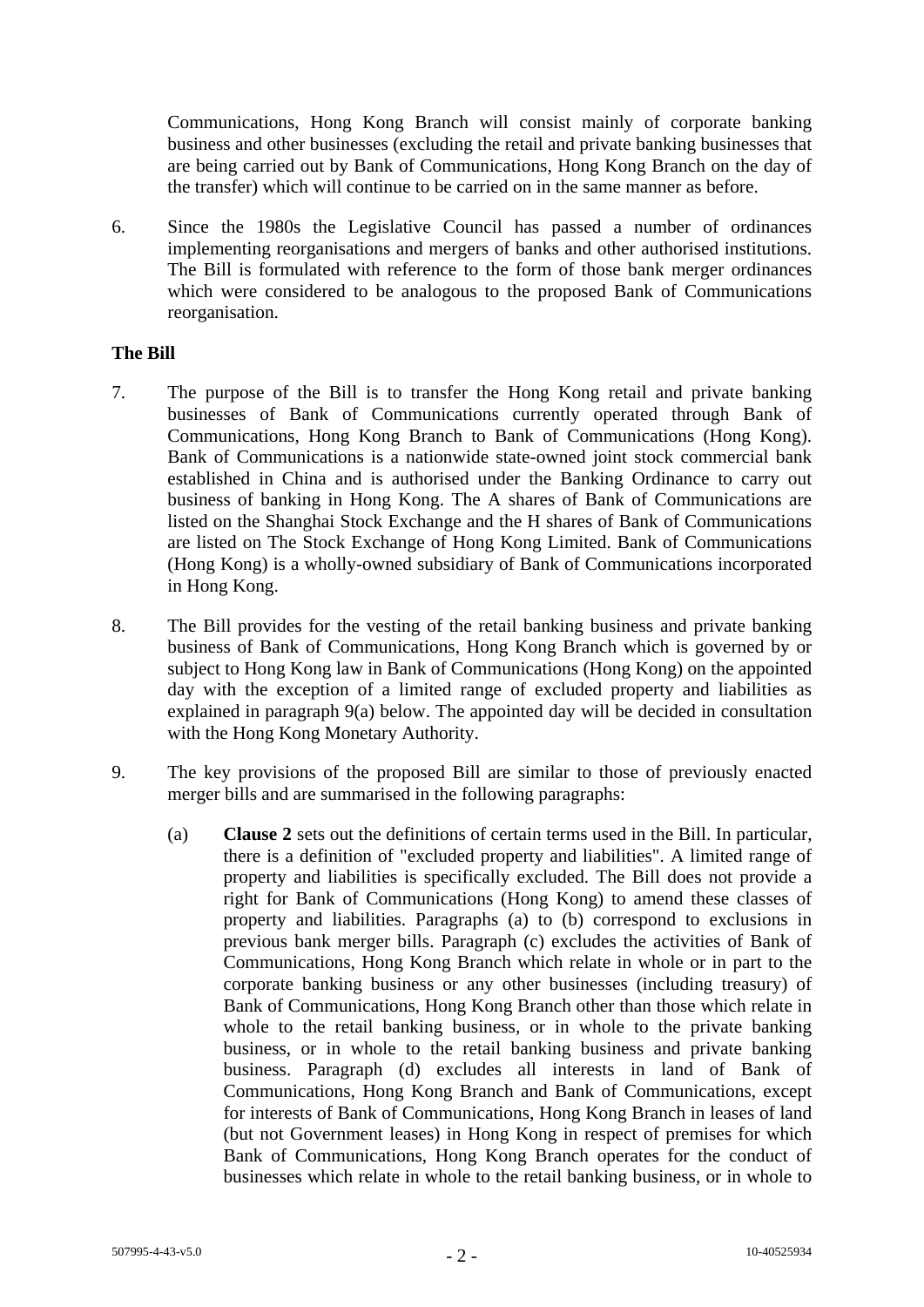the private banking business, or in whole to the retail banking business and private banking business. It is necessary to include these exclusions in order to ensure that only activities that relate in whole to the retail banking business and private banking business of Bank of Communications, Hong Kong Branch pass to Bank of Communications (Hong Kong) under the Bill.

- (b) **Clause 3** provides that the board of directors of Bank of Communications (Hong Kong) may determine an appointed day upon which the merger will take effect and that such appointed day must be notified by both Bank of Communications (Hong Kong) and Bank of Communications, Hong Kong Branch in the Gazette.
- (c) **Clause 4** is the main transfer and vesting provision in the Bill. It provides that the undertakings of Bank of Communications, Hong Kong Branch (not including the "excluded property and liabilities") shall transfer to and vest in Bank of Communications (Hong Kong) on the appointed day as if Bank of Communications (Hong Kong) were the same person in law as Bank of Communications, Hong Kong Branch. This clause also provides that where the transfer and vesting of property and liabilities is governed otherwise than by the laws of Hong Kong, Bank of Communications, Hong Kong Branch shall, if required by Bank of Communications (Hong Kong), take all necessary steps to secure the effective transfer and vesting of such property and liabilities in Bank of Communications (Hong Kong) as soon as practicable after the appointed day.
- (d) **Clause 5** deals with property which, before the merger, is held by Bank of Communications, Hong Kong Branch in a capacity as a trustee. It provides that in such a case, the relevant document should be read as if references to Bank of Communications, Hong Kong Branch were references to Bank of Communications (Hong Kong).
- (e) **Clause 6 (a) to (k)** provide that all contracts and agreements made with, given to or addressed to Bank of Communications, Hong Kong Branch (and insurance policies in which Bank of Communications, Hong Kong Branch as an interest) shall, after the merger takes effect, be construed as if Bank of Communications (Hong Kong) had been the original party instead of Bank of Communications, Hong Kong Branch (or Bank of Communications) and, accordingly, all references to Bank of Communications, Hong Kong Branch (or Bank of Communications) must be construed as if they were to Bank of Communications (Hong Kong). **Clause 6 (a) to (k)** also provide for accounts, negotiable instruments, powers of attorney, security, court orders, arbitration awards and judgments to be transferred to Bank of Communications (Hong Kong) upon the appointed day.
- (f) **Clause 6(l)** provides that the transfer of personal data from Bank of Communications, Hong Kong Branch to Bank of Communications (Hong Kong) under the Bill shall not result in a breach of any duty of confidentiality or a contravention of the Personal Data (Privacy) Ordinance. The Privacy Commissioner may exercise in respect of Bank of Communications (Hong Kong) any power which he could, before the merger, have exercised in respect of Bank of Communications, Hong Kong Branch.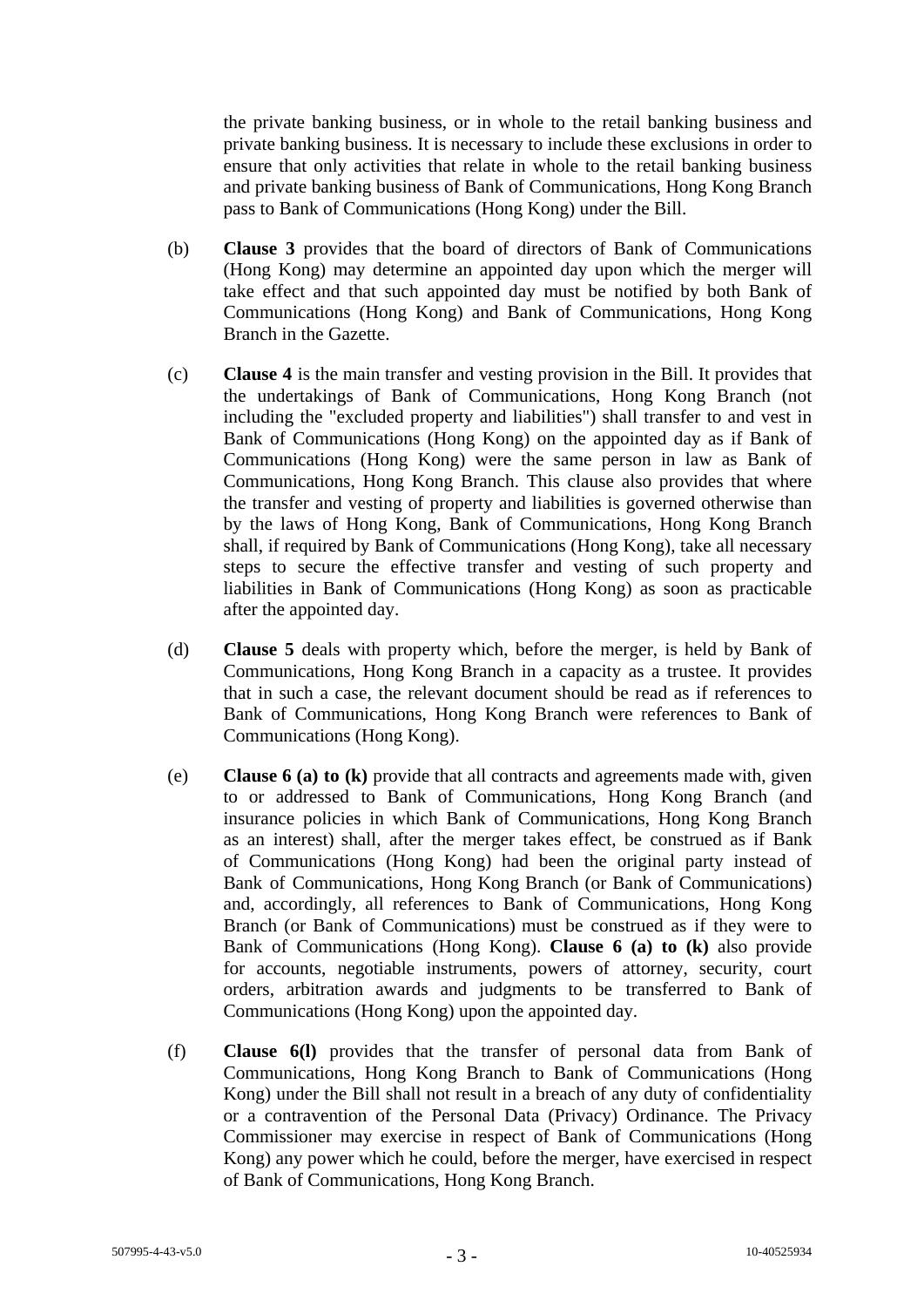- (g) **Clause 7** provides for accounting treatment of Bank of Communications (Hong Kong) following the merger.
- (h) **Clause 8** provides for the taxation arrangements following the merger. It also provides that for the purposes of the Inland Revenue Ordinance, Bank of Communications (Hong Kong) shall be treated as if it were the same person in law with regard to the undertakings as Bank of Communications, Hong Kong Branch on and from the appointed day and any profits and losses arising from the undertakings of Bank of Communications, Hong Kong Branch transferred to Bank of Communications (Hong Kong) on or after the appointed day shall be treated as profits and losses of Bank of Communications (Hong Kong). **Clause 8** is intended to have a similar effect to the provisions dealing with taxation matters in previous bank merger ordinances.
- (i) **Clause 9** provides that all contracts of employment of Bank of Communications, Hong Kong Branch with its employees who are solely engaged in the retail banking business and private banking business of Bank of Communications, Hong Kong Branch shall be transferred to Bank of Communications (Hong Kong) at the merger but that such contracts shall be deemed for all purposes to be a single continuing employment. **Clause 9**  provides that no directors, secretary or auditor of Bank of Communications, Hong Kong Branch shall, by virtue of the merger only, automatically become a director, secretary or auditor of Bank of Communications (Hong Kong).
- (j) **Clause 10** ensures that the employees of Bank of Communications, Hong Kong Branch who will be transferred to Bank of Communications (Hong Kong) at the merger shall continue to enjoy the same benefits under the mandatory provident fund scheme participated by Bank of Communications, Hong Kong Branch for its employees following the merger as before the merger. Bank of Communications (Hong Kong), as the new employer of those employees following the merger, will have the same entitlements in relation to the employer's contributions to the benefits under the mandatory provident fund scheme as those enjoyed by Bank of Communications, Hong Kong Branch before the merger in respect of those employees.
- (k) **Clause 11** provides that any provision contained in any contract or other document to which Bank of Communications, Hong Kong Branch, Bank of Communications (Hong Kong) or Bank of Communications which prohibits or has the effect of prohibiting the merger or under which an event of default or a termination event occurs as a result of the merger shall be deemed to have been waived by the Bill, once it is enacted and comes into effect.
- (l) **Clauses 12 to 14** set out provisions dealing with evidence and the admissibility of evidence in respect of any matter for or against Bank of Communications, Hong Kong Branch which, when transferred by the Bill (once it is enacted and comes into effect), becomes admissible in evidence after the merger in respect of the same matter for or against Bank of Communications (Hong Kong). **Clause 12** provides that, for the purposes of the Evidence Ordinance, banker's records of Bank of Communications, Hong Kong Branch vested in Bank of Communications (Hong Kong) by the Bill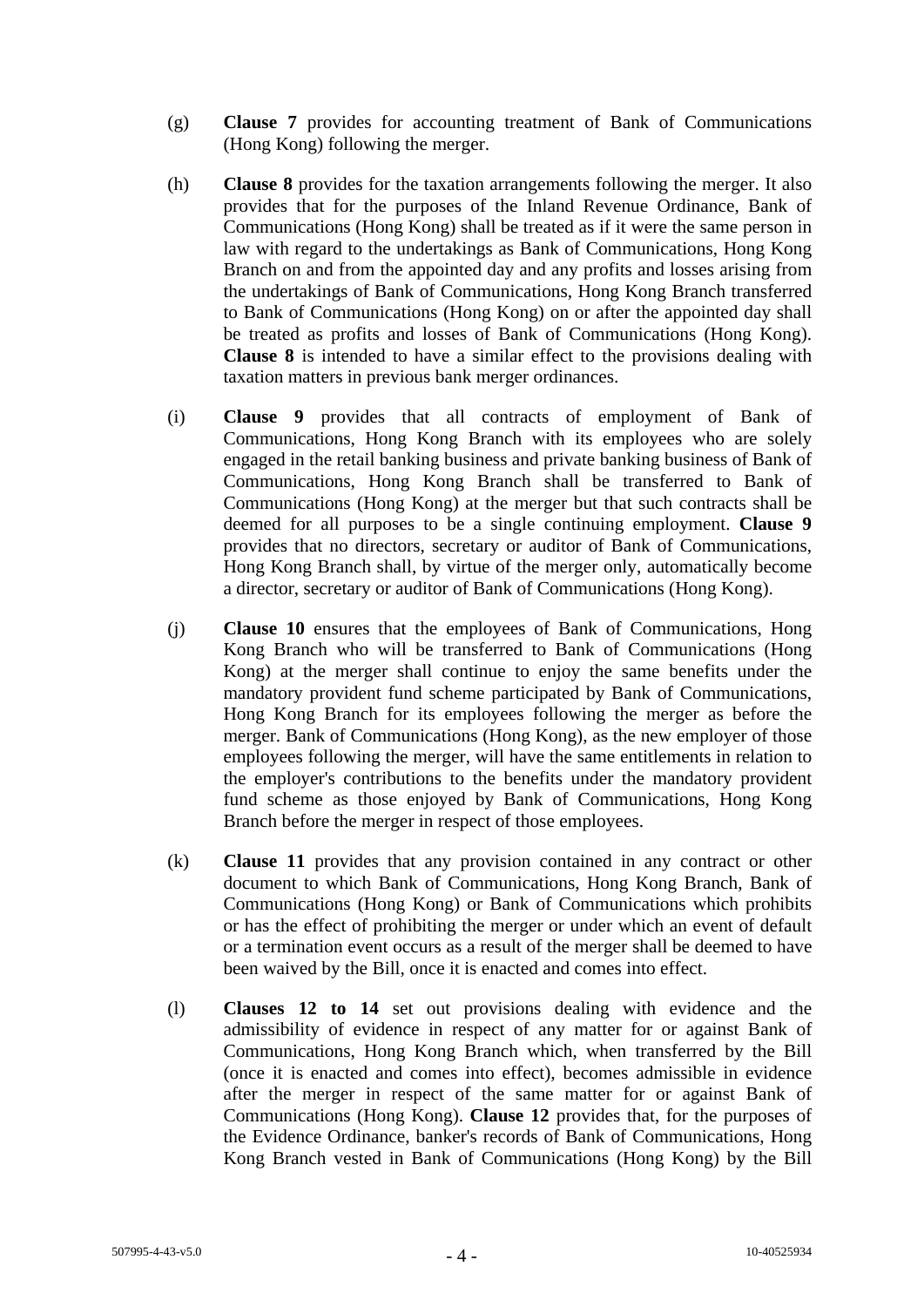shall be treated as if these were always banker's records of Bank of Communications (Hong Kong).

- (m) **Clause 15** deals with the effect of the merger on interests in land in Hong Kong held by Bank of Communications, Hong Kong Branch (not including the excluded property and liabilities) and provides that the vesting of the interest of Bank of Communications, Hong Kong Branch in land in Bank of Communications (Hong Kong) pursuant to the merger does not constitute an acquisition, assignment, transfer or parting with possession under the Landlord and Tenant (Consolidation) Ordinance. **Clause 15** also provides that the vesting in Bank of Communications (Hong Kong) of Bank of Communications, Hong Kong Branch's interests in land under the merger will not affect or extinguish any priority under the Land Registration Ordinance. For the avoidance of doubt, the Bill stipulates that nothing in **Clause 15**  exempts either Bank of Communications (Hong Kong) or Bank of Communications, Hong Kong Branch from the provisions of the Stamp Duty Ordinance. Operation of **Clause 15** is intended to be limited to the interest of Bank of Communications, Hong Kong Branch in premises operated by Bank of Communications, Hong Kong Branch in Hong Kong for conducting the retail banking business and the private banking business and which situate on land that is leased by Bank of Communications, Hong Kong Branch immediately before the appointed day.
- (n) **Clause 16** states that nothing in the Bill shall exempt Bank of Communications, Hong Kong Branch or Bank of Communications (Hong Kong) from any of the provisions of the Banking Ordnance and other ordinances regulating the carrying on of their businesses.
- (o) **Clause 17** provides that the Bill does not prevent Bank of Communications (Hong Kong) from amending its article of association or dealing with its property or business generally. **Clause 17** also provides that nothing in the Bill prevents Bank of Communications from altering its memorandum and articles of association or dealing with its property generally before the appointed day.
- (p) **Clause 18** provides that nothing in the Bill (once it is enacted and comes into effect) shall affect the rights of the Central Authorities or the Government under the Basic Law and other laws.

## **Consultation**

10. The administration, including the relevant government bureaux and departments, together with relevant statutory authorities, is in support of the Bill.

#### **Legislative Timetable**

11. The legislative timetable is as follows:

Panel on Financial Affairs 6 July 2015 Publication in the Gazette for the first time 18 December 2015 Publication in the Gazette for the second time 24 December 2015